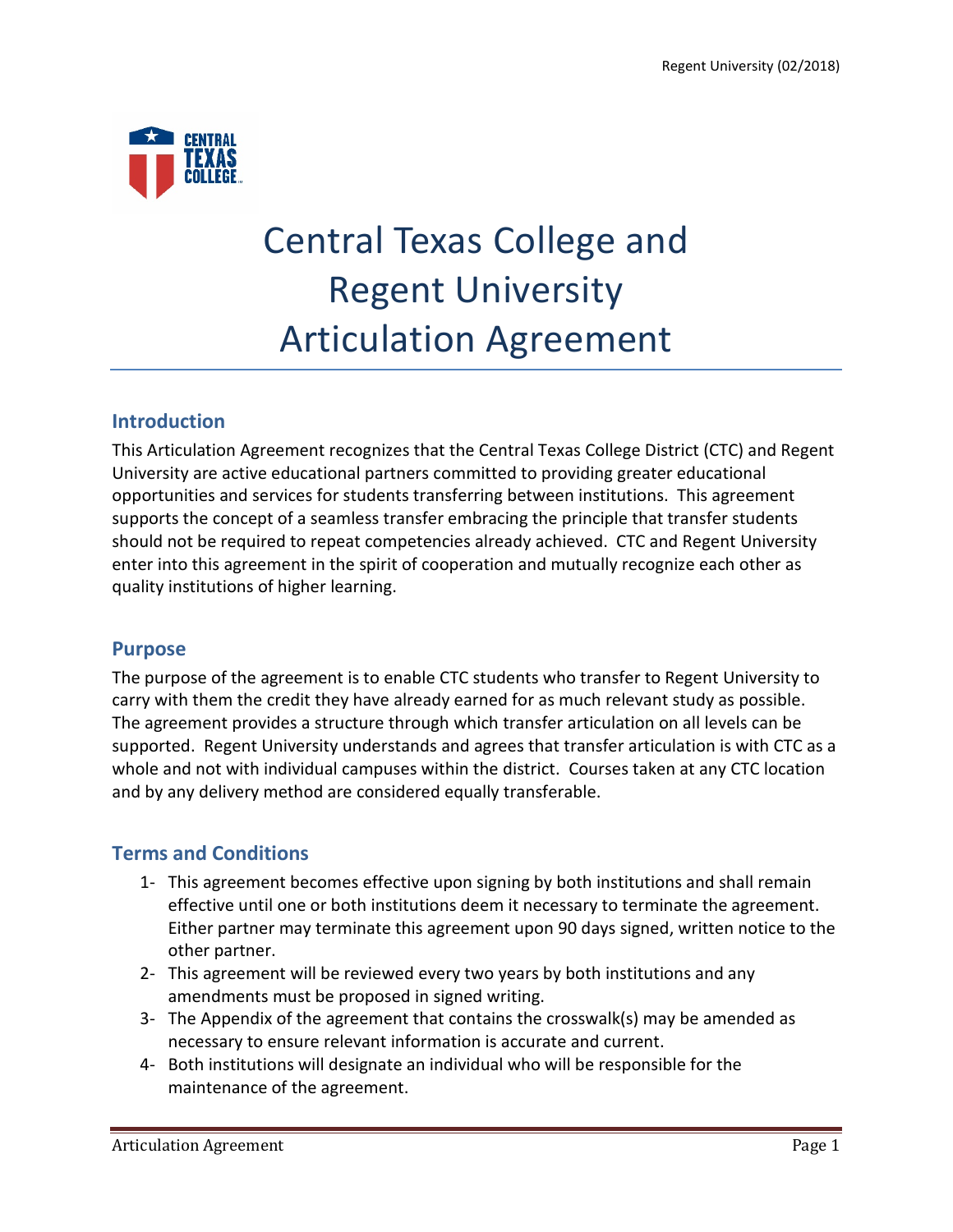- 5- CTC students who desire to transfer to Regent University must meet the same standards and criteria for admission to a major degree sequence as a native Regent University student.
- 6- Regent University will encourage CTC transfer students to complete the appropriate Associates Degree either before matriculation to Regent University or by reverse transfer of course credit following admission to and attendance at Regent University
- 7- Regent University will develop a reverse transfer credit process that includes the methodology to notify students after they have completed at least 90 hours at the transfer institution.
- 8- Regent University agrees to share data related to CTC transfer students annually. Share data must include but is not limited to: number of transfer students, grades, degrees awarded, date enrolled and date graduated, etc. Both institutions agree to follow all Family Education Rights and Privacy Act (FERPA) regulations or requirements.
- 9- Regent University agrees to provide transfer students with information regarding the availability of transfer scholarships for eligible students as well as any other financial aid opportunities at Regent University.
- 10- CTC agrees to inform students who are nearing graduation of transfer opportunities and what needs to be accomplished to meet transfer requirements.
- 11- Regent University and CTC agree to cooperate in communicating information about this agreement. Each institution will: assume responsibility for appropriate marketing to reach their respective student populations, will designate a marketing point of contact, and will annually review marketing materials to ensure currency.
- 12- CTC agrees to invite Regent University to campus transfer fairs and other applicable campus-wide events, etc. The Transfer Counselors at CTC will issue the invitation.
- 13- Regent University and CTC agrees to post information about their partnership and transfer/reverse transfer opportunities on their web sites.

# **Course and Program Transfer Crosswalks**

Academic crosswalks outlining the course-by-course transfer of courses and/or specific programs must be included in the appendix section of this agreement. A course-specific crosswalk is required for each transferrable program. Crosswalks approved after the initial signing of this agreement will be added and clearly identified as updates or amendments to this document and signed by the approving personnel of each institution.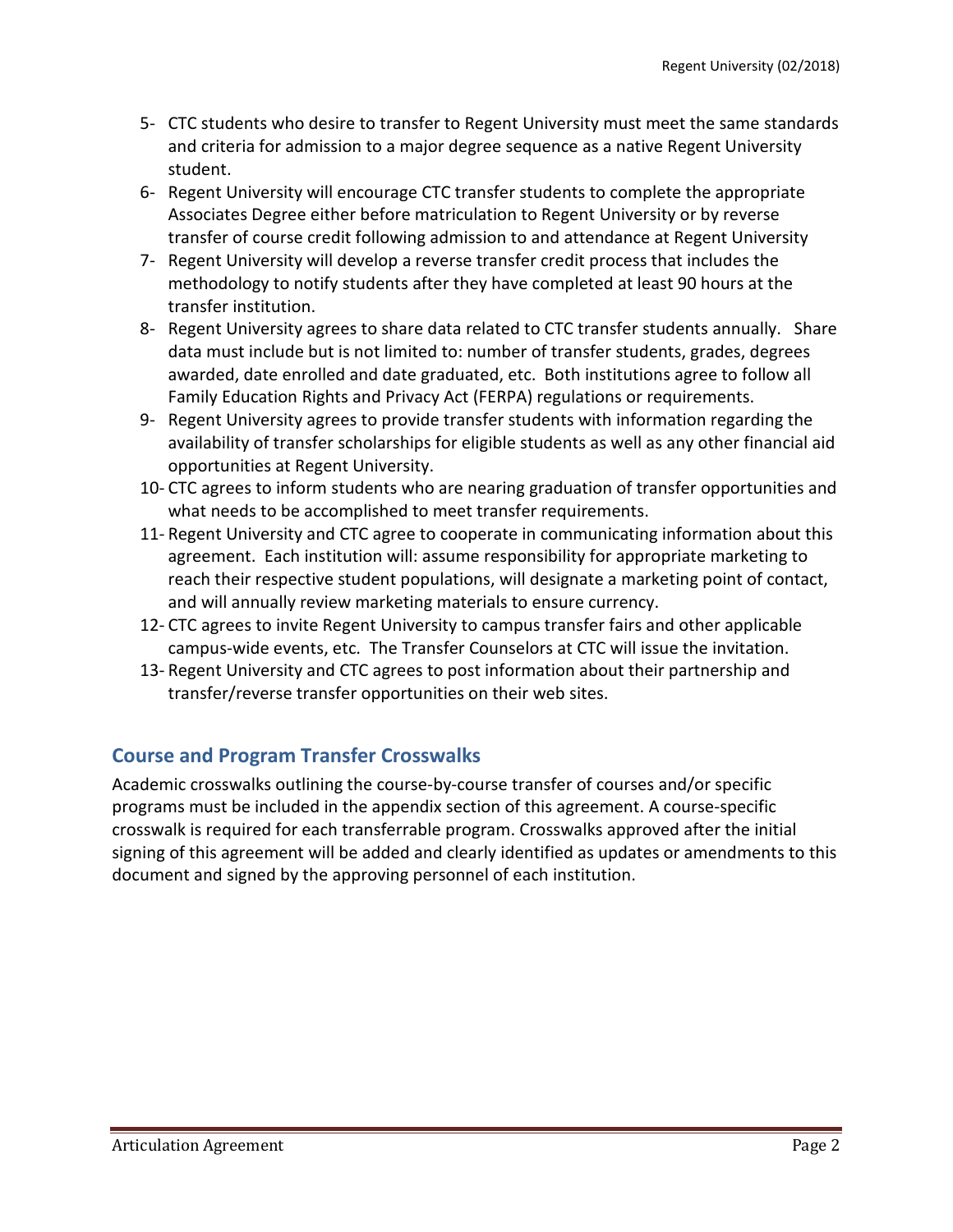### **Partnering Institution Information**

*Today, thousands of students earn associate, bachelor's, master's and doctoral degrees at Regent's campus in Virginia Beach, Virginia, or via online learning. Our student body represents more than 70 countries, and more than 21,000 alumni are making an impact in all sectors around the world. Our academic programs are as rigorous as they are rewarding. Regent student teams regularly win national competitions in their fields of study, and our alumni have been honored for professional achievements in their disciplines. The distinct mission of Regent has drawn students, administrators, and distinguished faculty and guest lecturers from around the world. Regent employs more than 160 full-time and almost 400 adjunct faculty, including former Attorney General John Ashcroft.*

*While Regent University is committed to serving all students, we are especially proud to serve our military-affiliated student population (approximately 1/3 of the student body). The university has been consistently recognized as a "Best for Vets" school, and was ranked #1 from Victory Media's Military Friendly ratings in 2017. Our commitment to excellence, innovation, and integrity directly aligns with CTC's student population and vision. Regent University is SACSCOC accredited, a fully-participating DOD and SOCNAV school, a proud partner with the Army University, a Green Zone campus, and is a Yellow-Ribbon school.* 

#### **Review and Maintenance**

This agreement will be in effect beginning March 20, 2018 and may be renewed by signed mutual consent of the two institutions. The agreement will be re-evaluated every two years. Either partner may terminate this agreement upon 90 days signed, written notice to the other partner.

**Signatures:** Central Texas College District **Regent University**  $\pi$ 

Robin Garrett, Ph.D. Gerson Moreno-Riaño, Ph.D. Deputy Chancellor **Executive Vice President** Academic and Student Services and the student Services for Academic Affairs

Gerson Moreno-Riano (Mar 20, 2018) Gerson Moreno-Riano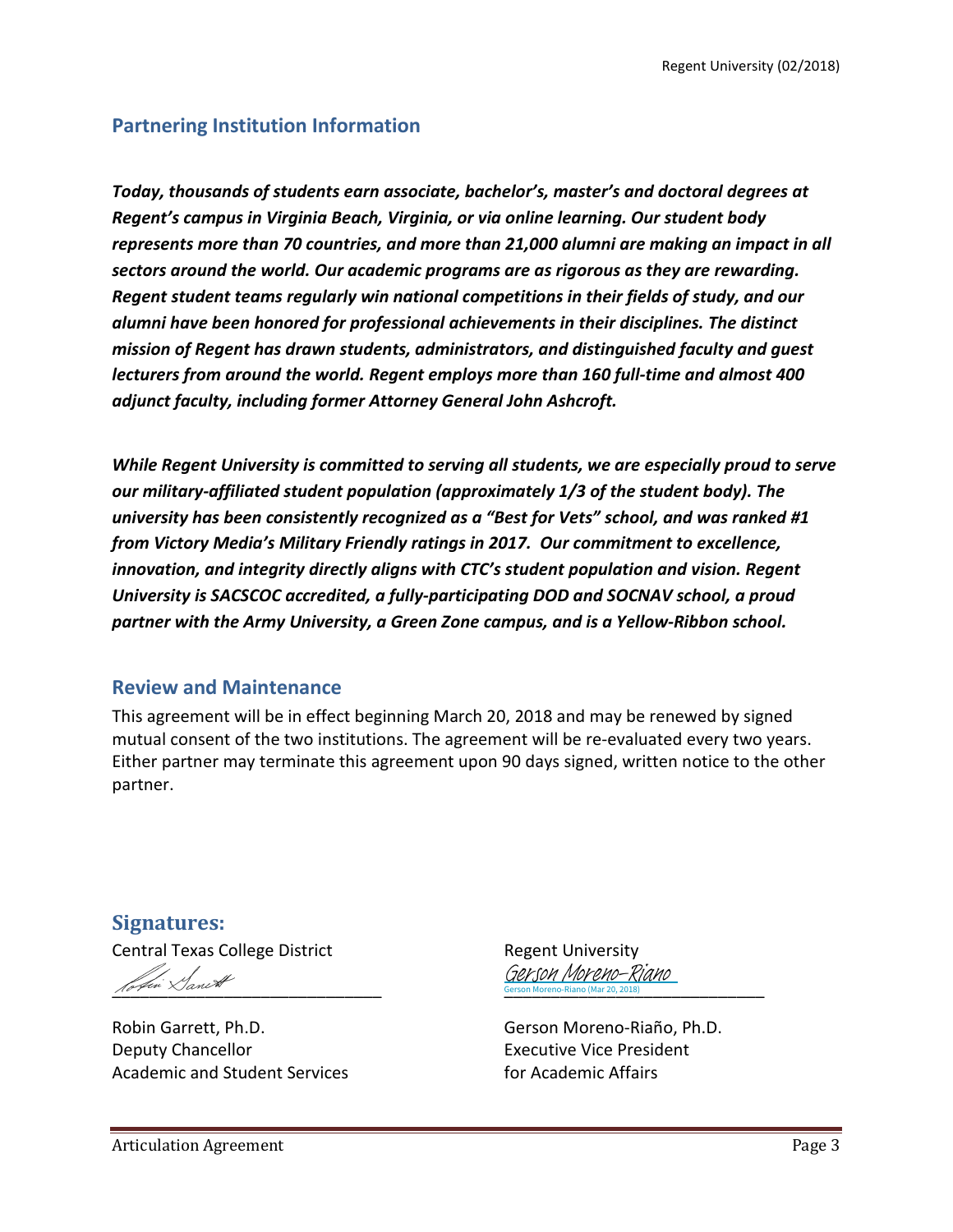# Appendix

# Basic AAS Articulation

For any Associate of Applied Science degree from Central Texas College, Regent will accept 60 credit hours toward the following Bachelor of Applied Science degrees:

- BAS in Management & Leadership
- BAS in Criminal Justice
- BAS in Information Systems Technology

Proposed BAS degrees at Regent consist of the following:

- 30 General Education hours
- 30 Major hours
- 60 Elective hours

Within the 60 guaranteed transfer credit hours toward one of the proposed BAS degrees at Regent, any student having earned an Associate of Applied Science degree from CTC is guaranteed to be awarded at a minimum 3 General Education credits and 57 Elective credits.

#### **Any CTC Associate of Applied Science to:**

- Regent BAS in Management & Leadership
- Regent BAS in Criminal Justice
- Regent BAS in Information Systems Technology

| стс                                          |                        |           | Regent                     |    | Category |
|----------------------------------------------|------------------------|-----------|----------------------------|----|----------|
| IENGL 1301                                   | Composition/Rhetoric I | IENGL 101 | <b>English Composition</b> |    | GenEd    |
| <b>Transfer Credit</b><br>All other courses* |                        |           |                            | 57 | Elective |
| <b>Total Hours</b>                           |                        |           |                            |    | 60       |

\*Students may be eligible for further direct equivalencies as they relate to the transfer of General Education and Major course requirements for the respective Regent degree of choice. In such cases, those hours will be transferred as either General Education or Major requirements, thus creating the opportunity to transfer more elective credits as applicable (not to exceed a total of 90 transfer credit hours).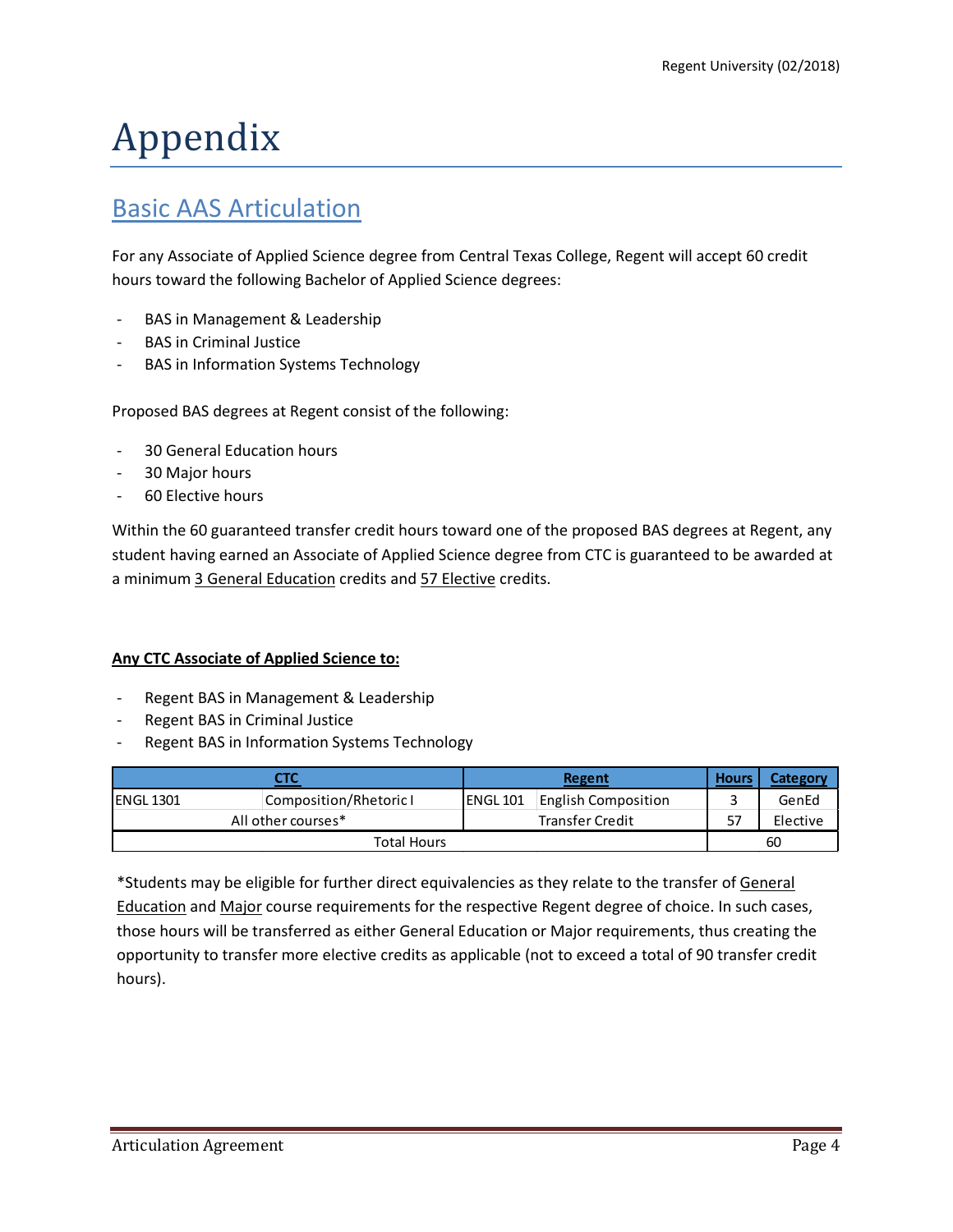# Advanced AAS Articulation

Students are eligible to pursue an advanced degree completion pathway if they have received one of seven eligible Associate of Applied Science degrees from CTC and pursue one of the identified Regent BAS degrees.

#### **Eligible CTC degrees:**

- AAS Business Management
- AAS Business Management (Real Estate specialization)
- AAS Business Management (Marketing and Sales specialization)
- AAS Criminal Justice
- AAS Criminal Justice (Corrections specialization)
- AAS Information Security
- AAS Information Technology

#### **Eligible Regent degrees:**

- BAS in Management & Leadership
- BAS in Criminal Justice
- BAS in Information Systems Technology

#### Benefits of an Advanced Articulation

- Potential transfer of General Education and Major coursework
- Opportunity to transfer more elective credits as applicable

#### The following pathways are presented:

#### **AAS Business Management to BAS in Management & Leadership**

|                                              | <b>CTC</b><br>Regent            |                 | <b>Hours</b>                  | Category |       |
|----------------------------------------------|---------------------------------|-----------------|-------------------------------|----------|-------|
| <b>ENGL 1301</b>                             | Composition/Rhetoric I          | <b>ENGL 101</b> | <b>English Composition</b>    |          |       |
| <b>MATH 1342</b>                             | <b>Elementary Statistics</b>    | <b>MATH 201</b> | <b>Statistics</b>             |          | GenEd |
| <b>ECON 2302</b>                             | Microeconomics                  | ECON 120        | Microeconomics                | 12       |       |
| <b>ENGL 1302</b>                             | Composition II                  | <b>ENGL 102</b> | Research & Acad Writing       |          |       |
| <b>SPCH 1321</b>                             | <b>Business &amp; Prof Comm</b> | <b>BUSN 250</b> | <b>Business Communication</b> |          |       |
| <b>BMGT 1327</b>                             | Principles of Mgmt OR           |                 | MGMT 280 Principles of Mgmt   |          |       |
| <b>BUSG 2309</b>                             | <b>Small Business Mgmt</b>      |                 |                               | 9        | Major |
| <b>BMGT 1301</b>                             | Supervision                     | <b>LDST 201</b> | Survey of Leadership          |          |       |
| All other courses*<br><b>Transfer Credit</b> |                                 | 39              | Elective                      |          |       |
| <b>Total Hours</b>                           |                                 |                 |                               |          | 60    |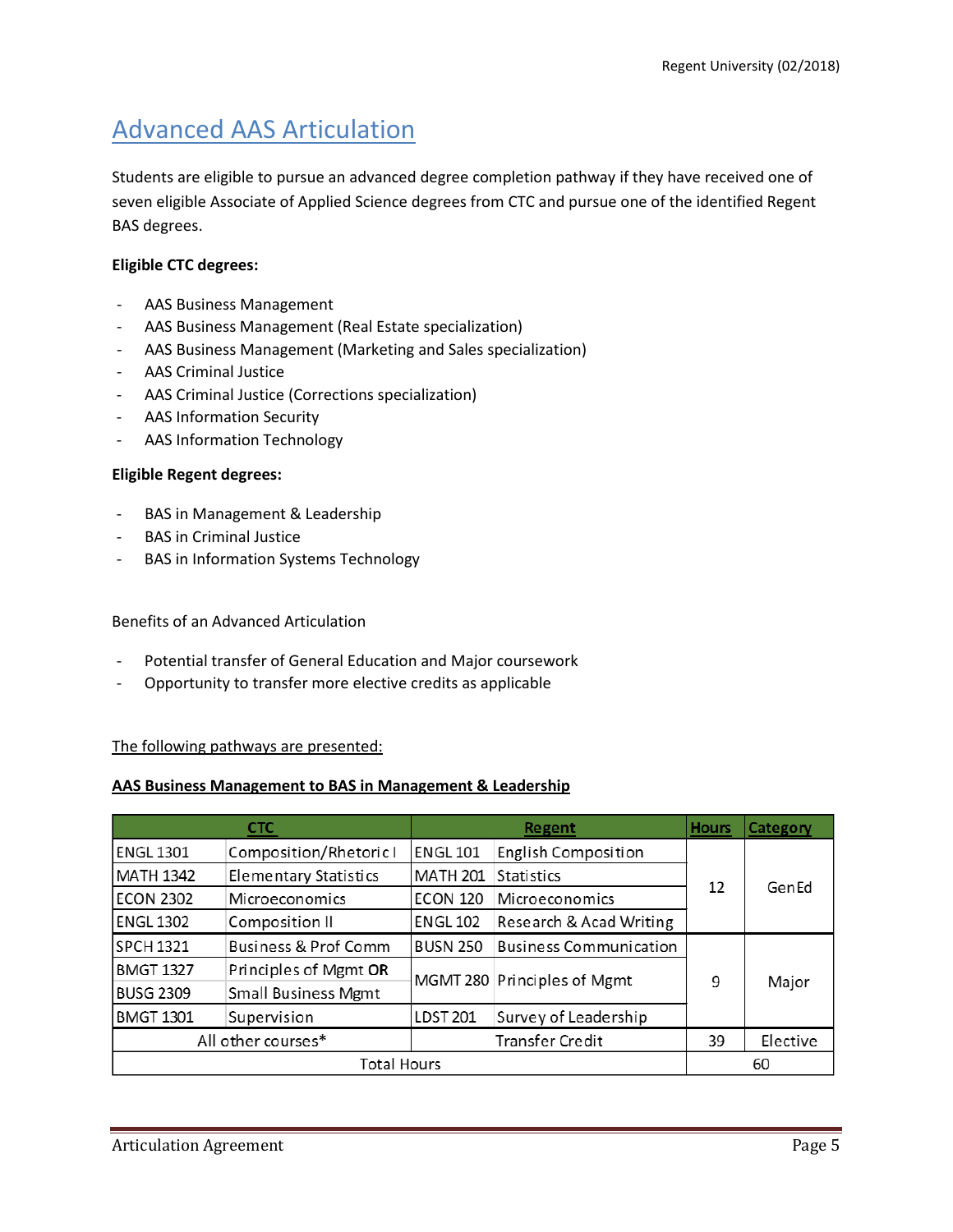| <b>CTC</b>                                   |                                 | Regent          |                               | <b>Hours</b> | Category |
|----------------------------------------------|---------------------------------|-----------------|-------------------------------|--------------|----------|
| <b>ENGL 1301</b>                             | Composition/Rhetoric I          | <b>ENGL 101</b> | <b>English Composition</b>    |              |          |
| <b>MATH 1342</b>                             | <b>Elementary Statistics</b>    | <b>MATH 201</b> | Statistics                    | 9            | GenEd    |
| <b>ECON 2302</b>                             | Microeconomics                  | ECON 120        | Microeconomics                |              |          |
| <b>BCIS 1305</b>                             | <b>Busn Comp Appl</b>           | <b>ISYS 204</b> | Intro to Info Systems         |              |          |
| <b>SPCH 1321</b>                             | <b>Business &amp; Prof Comm</b> | <b>BUSN 250</b> | <b>Business Communication</b> | 6            | Major    |
| All other courses*<br><b>Transfer Credit</b> |                                 |                 | 45                            | Elective     |          |
| <b>Total Hours</b>                           |                                 |                 |                               |              | 60       |

#### **AAS Business Management (Real Estate specialization) to BAS in Management & Leadership**

#### **AAS Business Management (Marketing and Sales specialization) to BAS in Management & Leadership**

| CTC                                          |                                 | Regent          |                               | <b>Hours</b> | Category |
|----------------------------------------------|---------------------------------|-----------------|-------------------------------|--------------|----------|
| <b>ENGL 1301</b>                             | Composition/Rhetoric I          | <b>ENGL 101</b> | English Composition           |              |          |
| <b>MATH 1342</b>                             | <b>Elementary Statistics</b>    | MATH 201        | <b>Statistics</b>             | 9            | GenEd    |
| <b>ECON 2302</b>                             | Microeconomics                  | <b>ECON 120</b> | Microeconomics                |              |          |
| <b>BCIS 1305</b>                             | <b>Busn Comp Appl</b>           | <b>ISYS 204</b> | Intro to Info Systems         |              |          |
| <b>SPCH 1321</b>                             | <b>Business &amp; Prof Comm</b> | <b>BUSN 250</b> | <b>Business Communication</b> | 6            | Major    |
| All other courses*<br><b>Transfer Credit</b> |                                 |                 | 45                            | Elective     |          |
| <b>Total Hours</b>                           |                                 |                 |                               |              | 60       |

#### **AAS Criminal Justice to BAS in Criminal Justice**

| СТС                                          |                                   | <b>Regent</b>   |                                   | <b>Hours</b> | <b>Category</b> |
|----------------------------------------------|-----------------------------------|-----------------|-----------------------------------|--------------|-----------------|
| <b>ENGL 1301</b>                             | Composition/Rhetoric I            | <b>ENGL 101</b> | <b>English Composition</b>        |              |                 |
| <b>ENGL 1302</b>                             | Composition II                    | <b>ENGL 102</b> | Research & Acad Writing           | 9            | GenEd           |
| <b>MATH 1342</b>                             | <b>Elementary Statistics</b>      | <b>MATH 201</b> | <b>Statistics</b>                 |              |                 |
| <b>CJSA 1322</b>                             | Intro to Criminal Justice         | <b>CRJU 131</b> | Intro to Criminal Justice         |              | Major           |
| <b>CJSA 1317</b>                             | Juvenile Justice System           | <b>CRJU 231</b> | Juvenile Justice                  | 12           |                 |
| <b>CJSA 1348</b>                             | <b>Ethics in Criminal Justice</b> | $CRJU$ 361      | <b>Ethics in Criminal Justice</b> |              |                 |
| <b>CJSA 1342</b>                             | Criminal Investigation            | <b>CRJU 280</b> | Criminal Investigation            |              |                 |
| All other courses*<br><b>Transfer Credit</b> |                                   |                 | 39                                | Elective     |                 |
| <b>Total Hours</b>                           |                                   |                 |                                   |              | 60              |